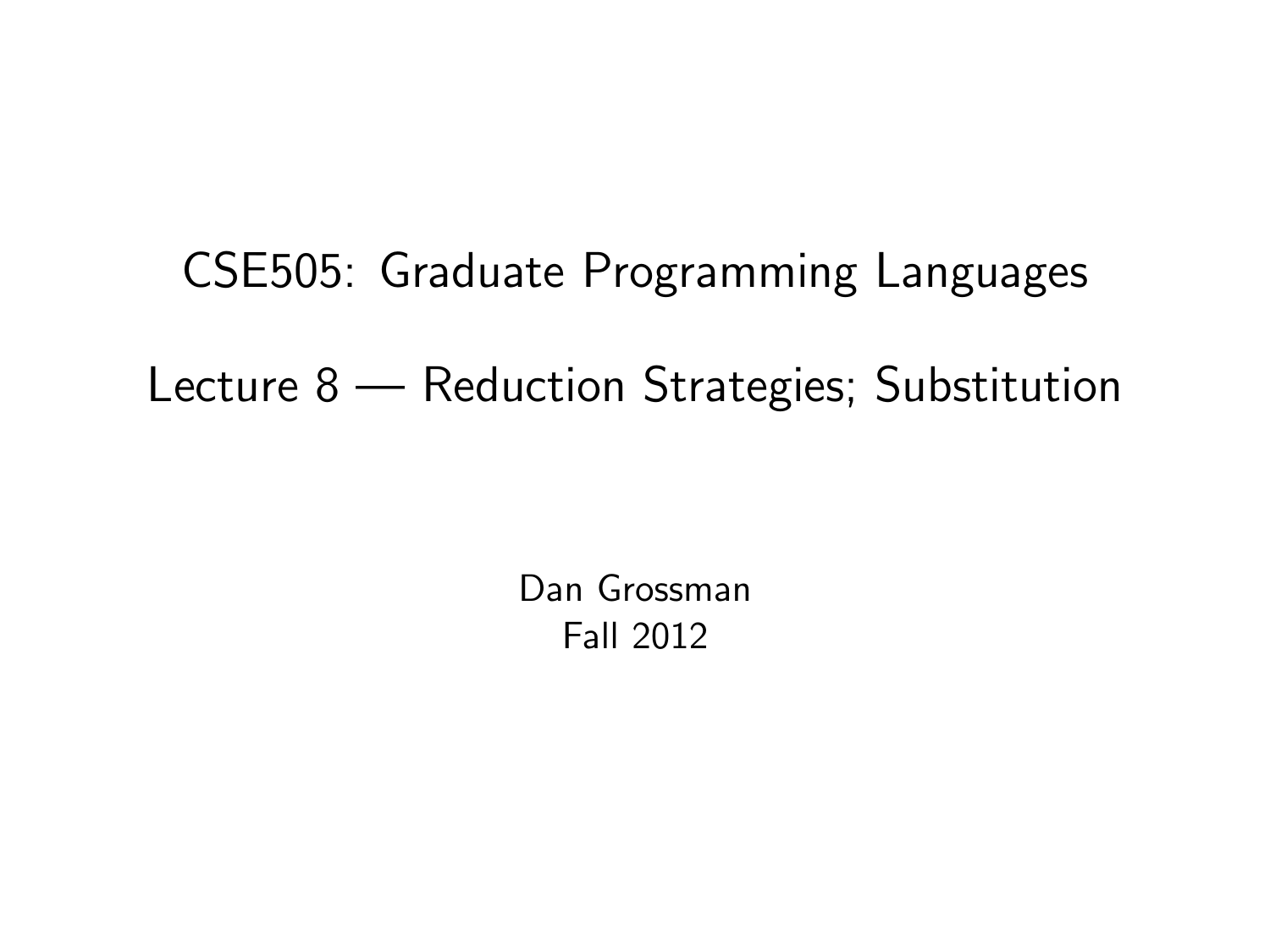## Review

 $\lambda$ -calculus syntax:

$$
\begin{array}{ccl}\ne & ::= & \lambda x. e \mid x \mid e e \\
v & ::= & \lambda x. e\n\end{array}
$$

Call-By-Value Left-To-Right Small-Step Operational Semantics:

$$
| \, e \rightarrow e' \, |
$$

$$
\frac{e_1 \to e'_1}{(\lambda x. e) v \to e[v/x]} \frac{e_1 \to e'_1}{e_1 e_2 \to e'_1 e_2} \frac{e_2 \to e'_2}{v e_2 \to v e'_2}
$$

Previously wrote the first rule as follows:

$$
\frac{e[v/x] = e'}{(\lambda x.\ e)\ v \to e'}
$$

- $\triangleright$  The more concise axiom is more common
- $\triangleright$  But the more verbose version fits better with how we will formally define substitution at the end of this lecture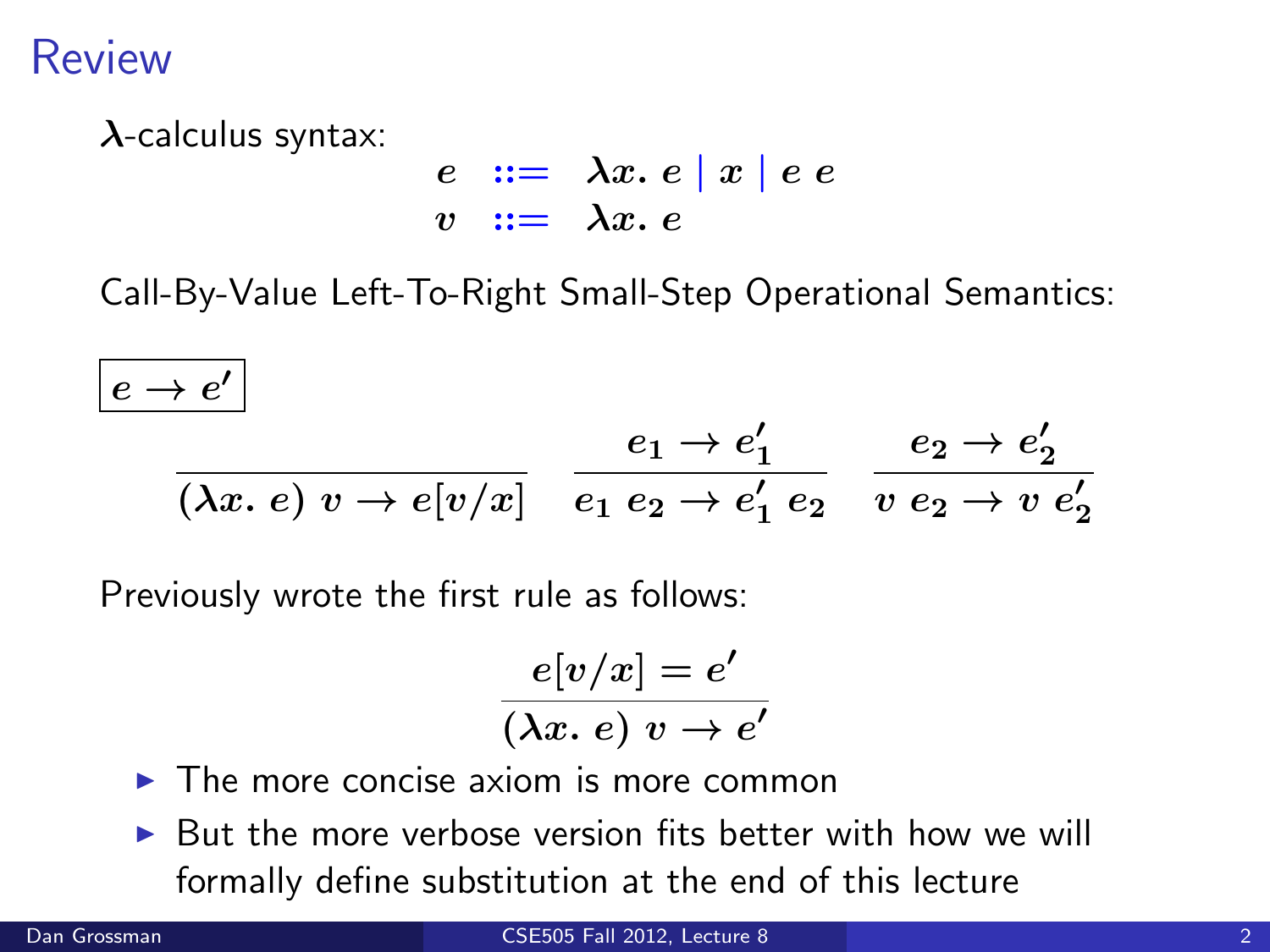# Other Reduction "Strategies"

Suppose we allowed any substitution to take place in any order:

$$
| \, e \rightarrow e' \, |
$$

$$
\frac{e_1 \rightarrow e'_1}{(\lambda x. e) e' \rightarrow e[e'/x]} \qquad \frac{e_1 \rightarrow e'_1}{e_1 e_2 \rightarrow e'_1 e_2} \qquad \frac{e_2 \rightarrow e'_2}{e_1 e_2 \rightarrow e_1 e'_2}
$$
\n
$$
\frac{e \rightarrow e'}{\lambda x. e \rightarrow \lambda x. e'}
$$

Programming languages do not typically do this, but it has uses:

- $\triangleright$  Optimize/pessimize/partially evaluate programs
- $\triangleright$  Prove programs equivalent by reducing them to the same term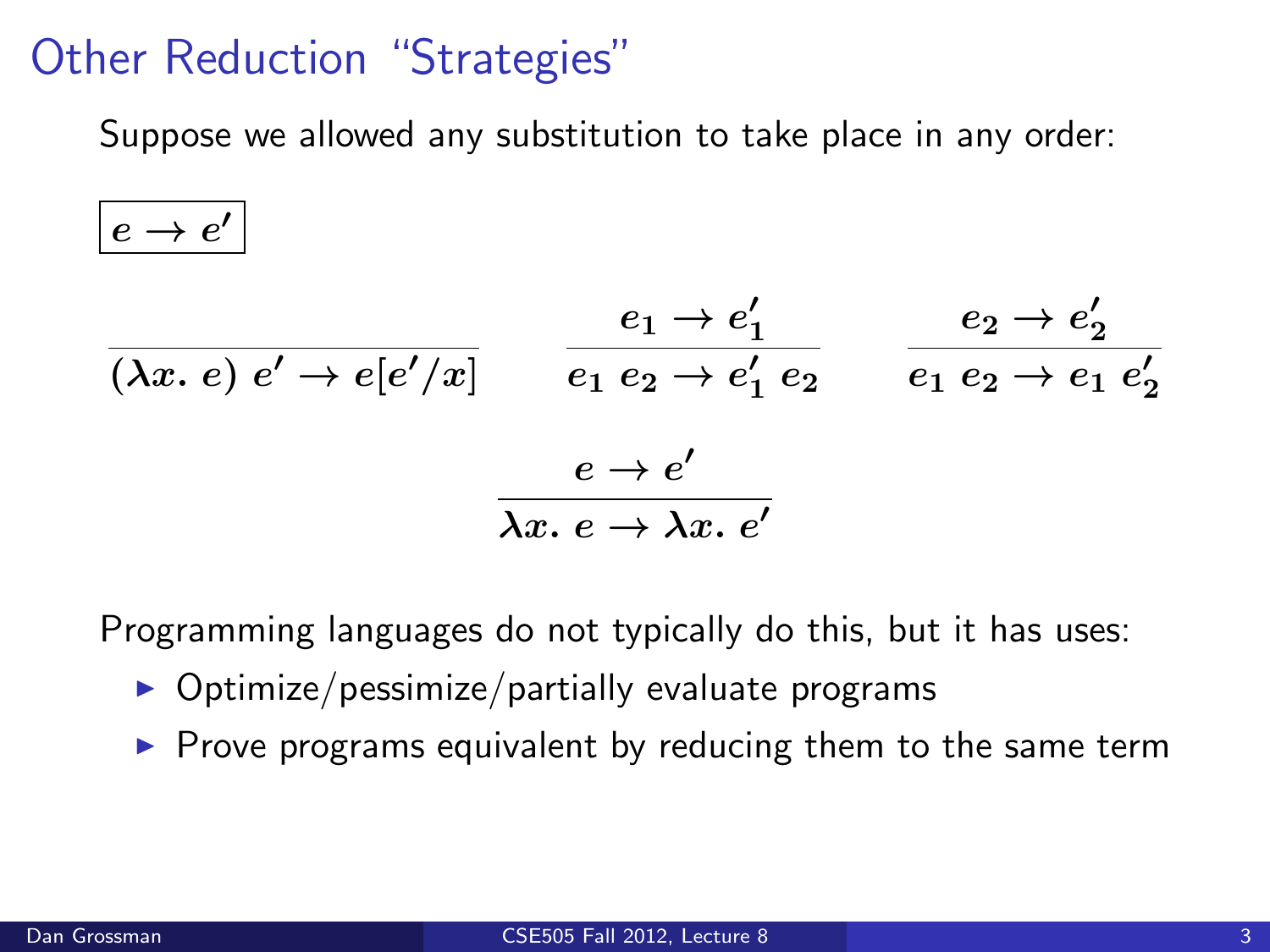# Church-Rosser

The order in which you reduce is a "strategy"

Non-obvious fact — "Confluence" or "Church-Rosser": In this pure calculus,

If  $e \rightarrow^* e_1$  and  $e \rightarrow^* e_2$ . then there exists an  $e_3$  such that  $e_1 \rightarrow^* e_3$  and  $e_2 \rightarrow^* e_3$ 

"No strategy gets painted into a corner"

 $\triangleright$  Useful: No rewriting via the full-reduction rules prevents you from getting an answer (Wow!)

Any rewriting system with this property is said to, "have the Church-Rosser property"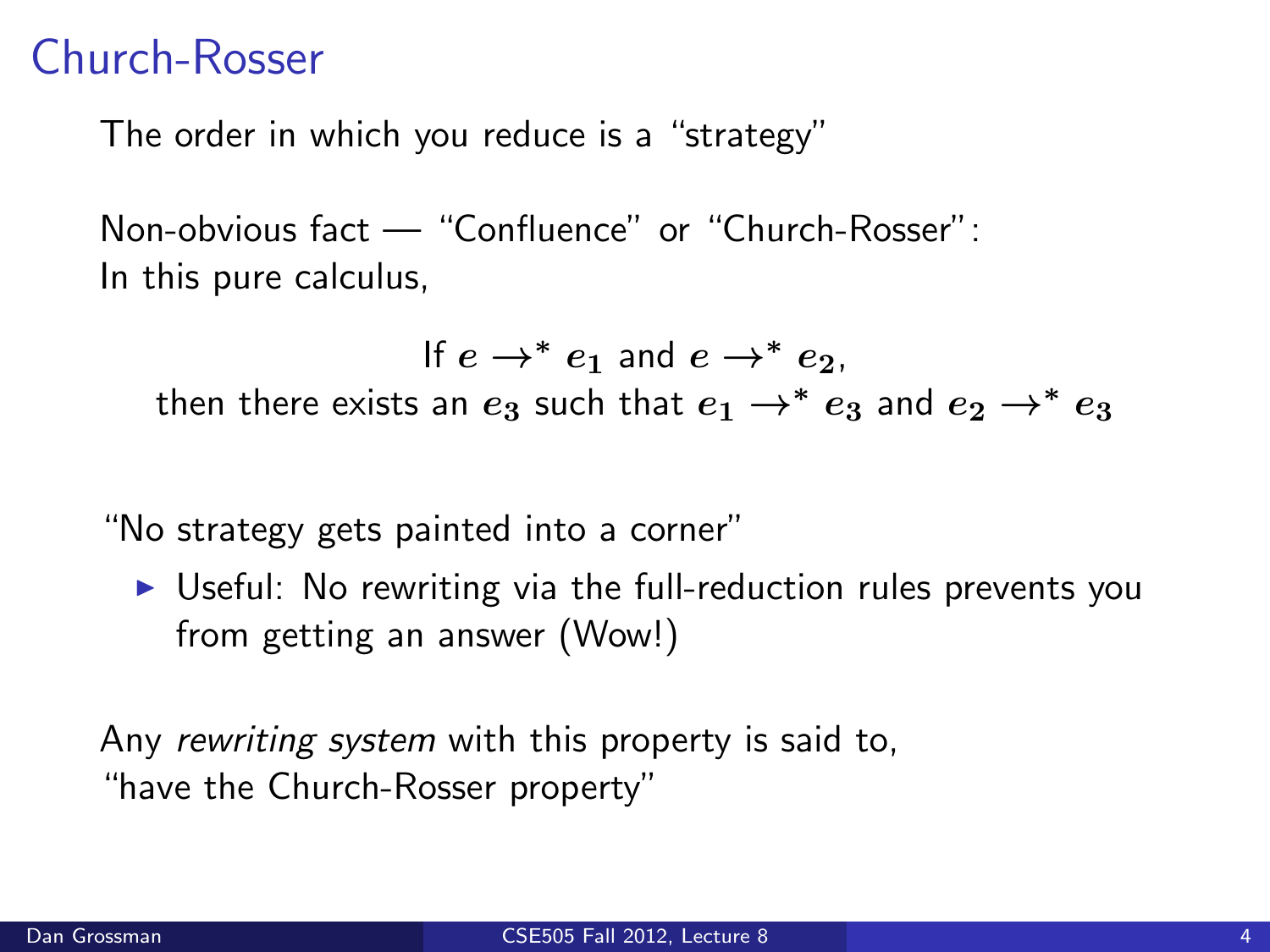## Equivalence via rewriting

We can add two more rewriting rules:

 $\blacktriangleright$  Replace  $\lambda x.$   $e$  with  $\lambda y.$   $e'$  where  $e'$  is  $e$  with "free"  $x$ replaced with  $y$  (assuming  $y$  not already used in  $e$ )

$$
\lambda x.\ e \to \lambda y.\ e[y/x]
$$

Replace  $\lambda x$ . e x with e if x does not occur "free" in e

 $x$  is not free in  $e$  $\lambda x. e x \rightarrow e$ 

Analogies: if e then true else false List.map (fun  $x \rightarrow f(x)$  lst

But beware side-effects/non-termination under call-by-value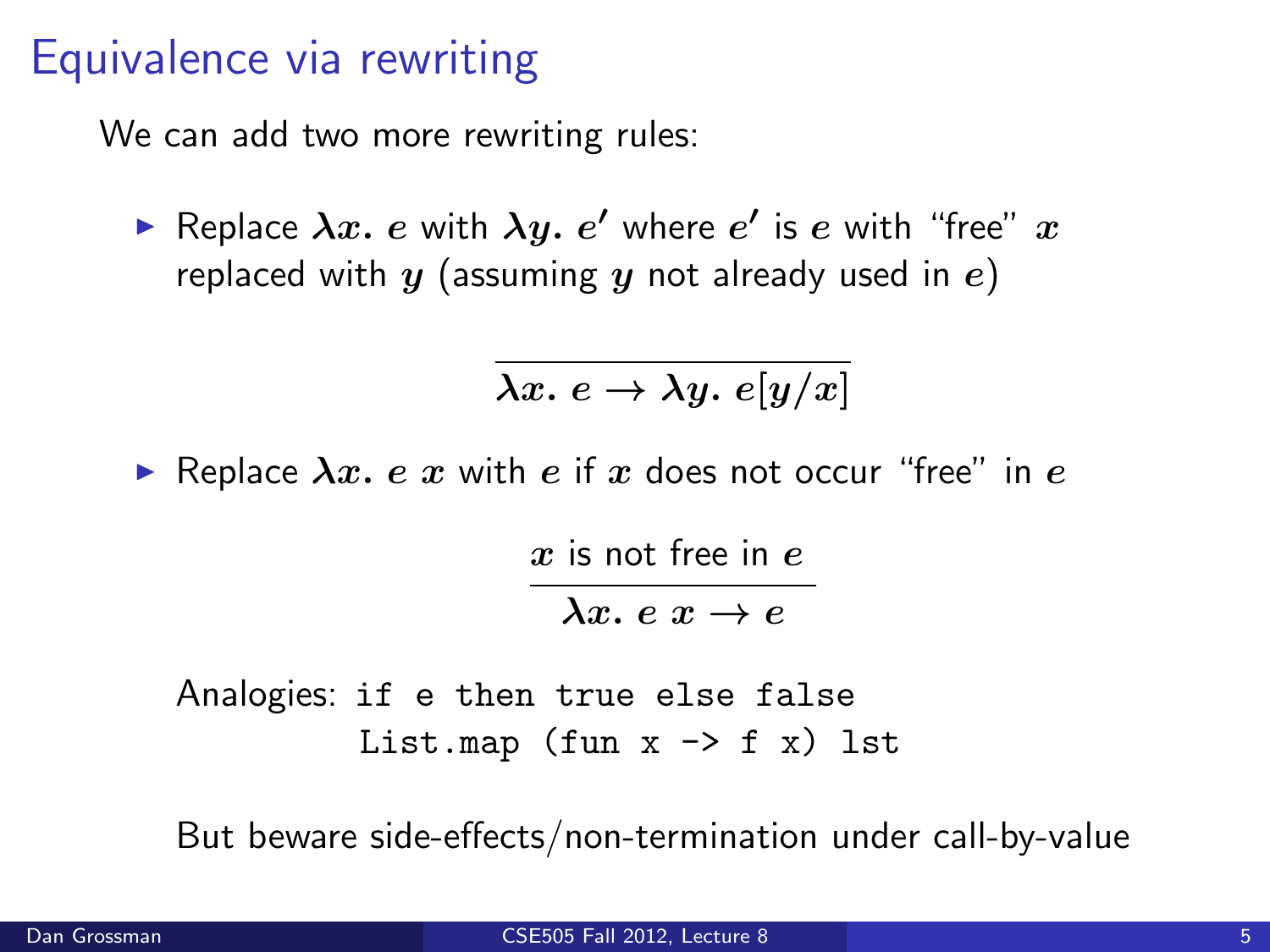## No more rules to add

Now consider the system with:

- $\blacktriangleright$  The 4 rules on slide 3
- $\blacktriangleright$  The 2 rules on slide 5
- $\triangleright$  Rules can also run backwards (rewrite right-side to left-side)

Amazing: Under the natural denotational semantics (basically treat lambdas as functions),  $e$  and  $e^\prime$  denote the same thing if and only if this rewriting system can show  $e \to^* e'$ 

- $\triangleright$  So the rules are *sound*, meaning they respect the semantics
- $\triangleright$  So the rules are *complete*, meaning there is no need to add any more rules in order to show some equivalence they can't

But program equivalence in a Turing-complete PL is undecidable

 $\triangleright$  So there is no perfect (always terminates, always correctly says yes or no) rewriting strategy for equivalence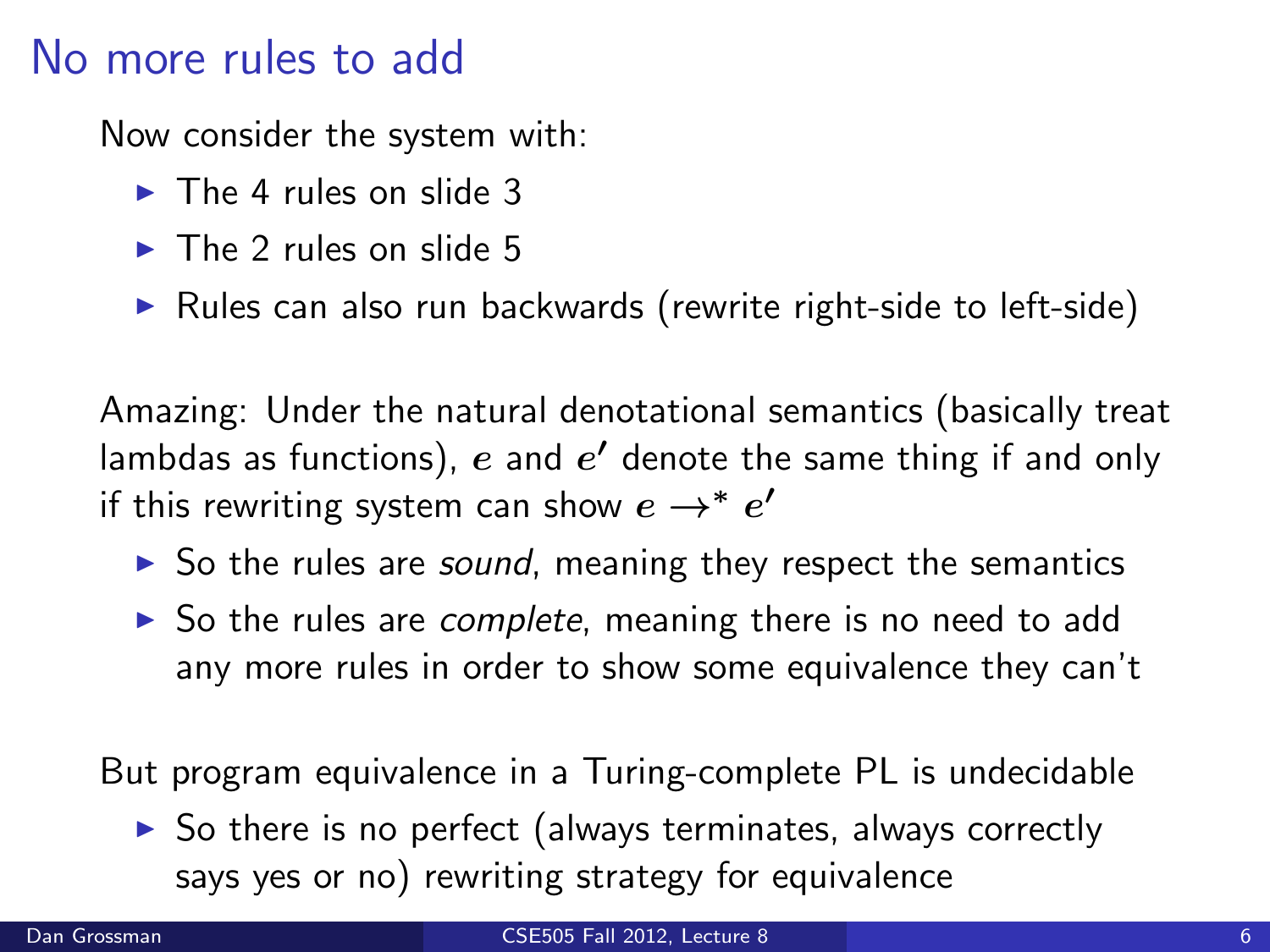## Some other common semantics

We have seen "full reduction" and left-to-right CBV

 $\triangleright$  (OCaml is unspecified order, but actually right-to-left)

Claim: Without assignment, I/O, exceptions, . . . , you cannot distinguish left-to-right CBV from right-to-left CBV

 $\blacktriangleright$  How would you prove this equivalence? (Hint: Lecture 6)

Another option: call-by-name (CBN) — even "smaller" than CBV!

$$
e \to e'
$$

$$
\frac{e_1 \to e_1'}{(\lambda x. e) e' \to e[e'/x]} \qquad \qquad \frac{e_1 \to e_1'}{e_1 e_2 \to e_1' e_2}
$$

Diverges strictly less often than CBV, e.g.,  $(\lambda y. \lambda z. z) e$ Can be faster (fewer steps), but not usually (reuse args)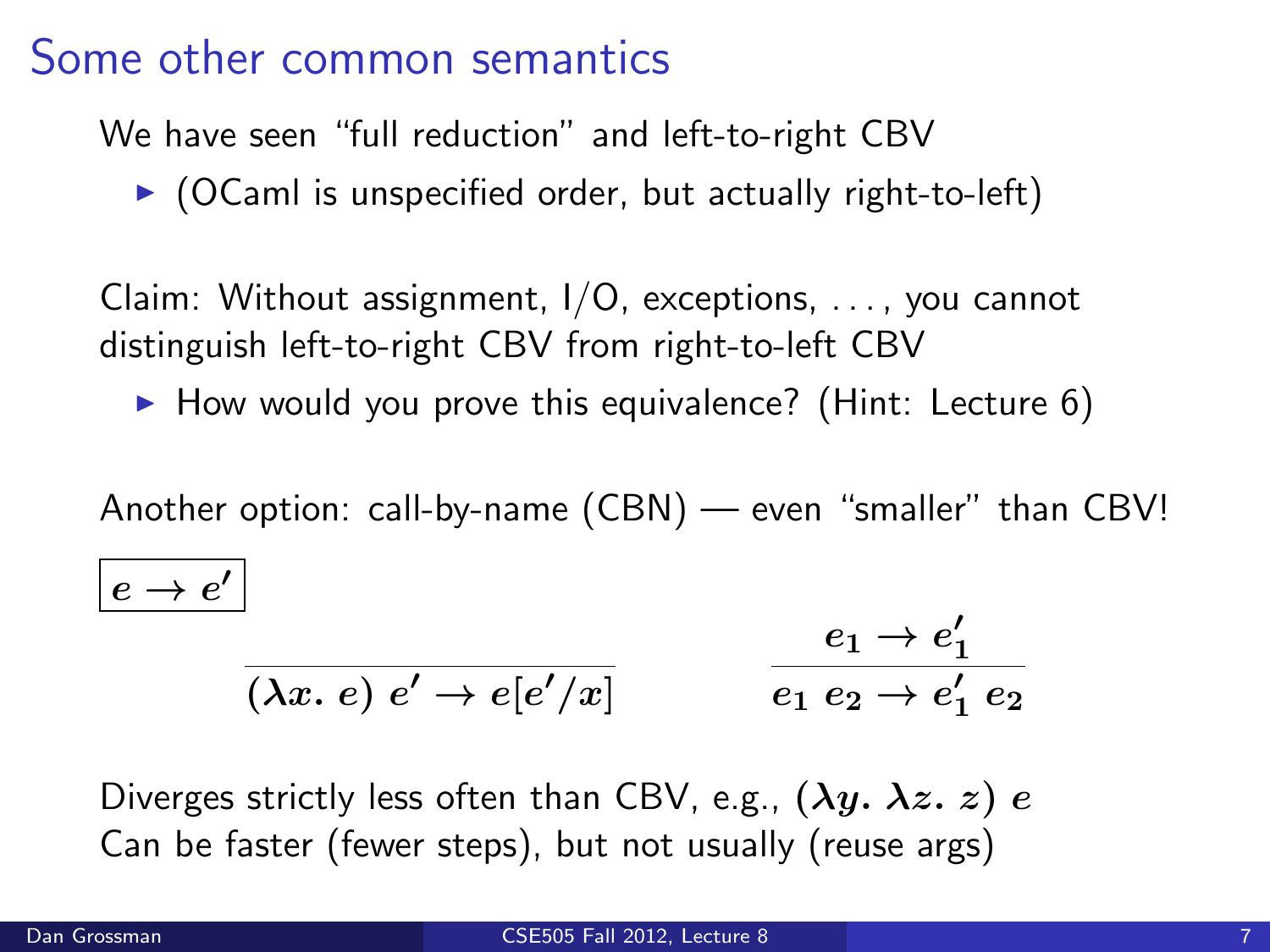### More on evaluation order

In "purely functional" code, evaluation order matters "only" for performance and termination

Example: Imagine CBV for conditionals! let rec f  $n =$  if  $n=0$  then 1 else  $n*(f (n-1))$ 

Call-by-need or "lazy evaluation":

- $\triangleright$  Evaluate the argument the first time it's used and memoize the result
	- $\triangleright$  Useful idiom for programmers too

Best of both worlds?

- $\triangleright$  For purely functional code, total equivalence with CBN and asymptotically no slower than CBV. (Note: asymptotic!)
- $\triangleright$  But hard to reason about side-effects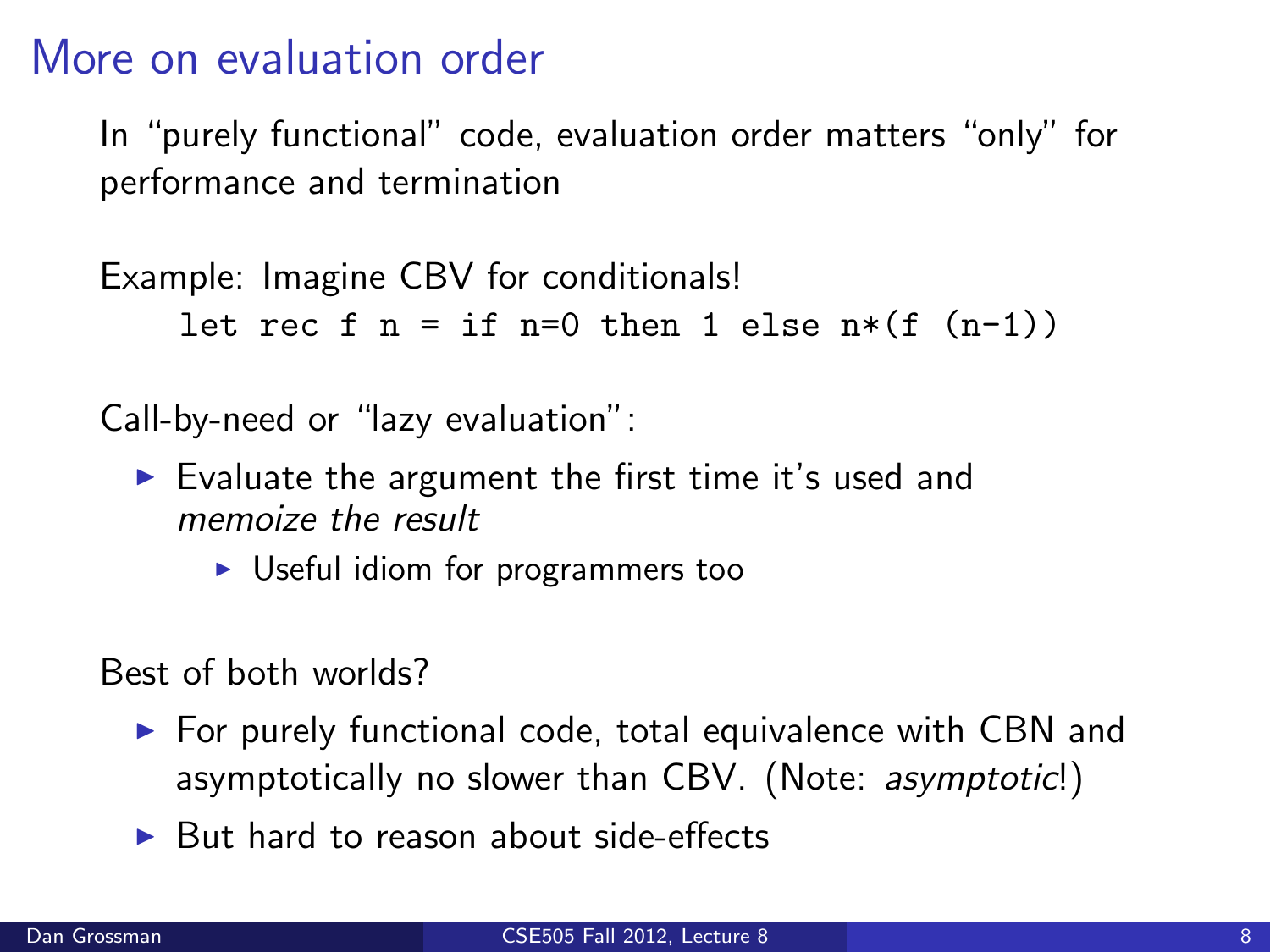## More on Call-By-Need

This course will mostly assume Call-By-Value

```
Haskell uses Call-By-Need
```
Example:

```
four = length (9:(8+5):17:42:[])eight = four + fourmain = do { putStrLn (show eight) }
```
Example:

```
ones = 1: ones
nats_from x = x : (nats_from(x + 1))
```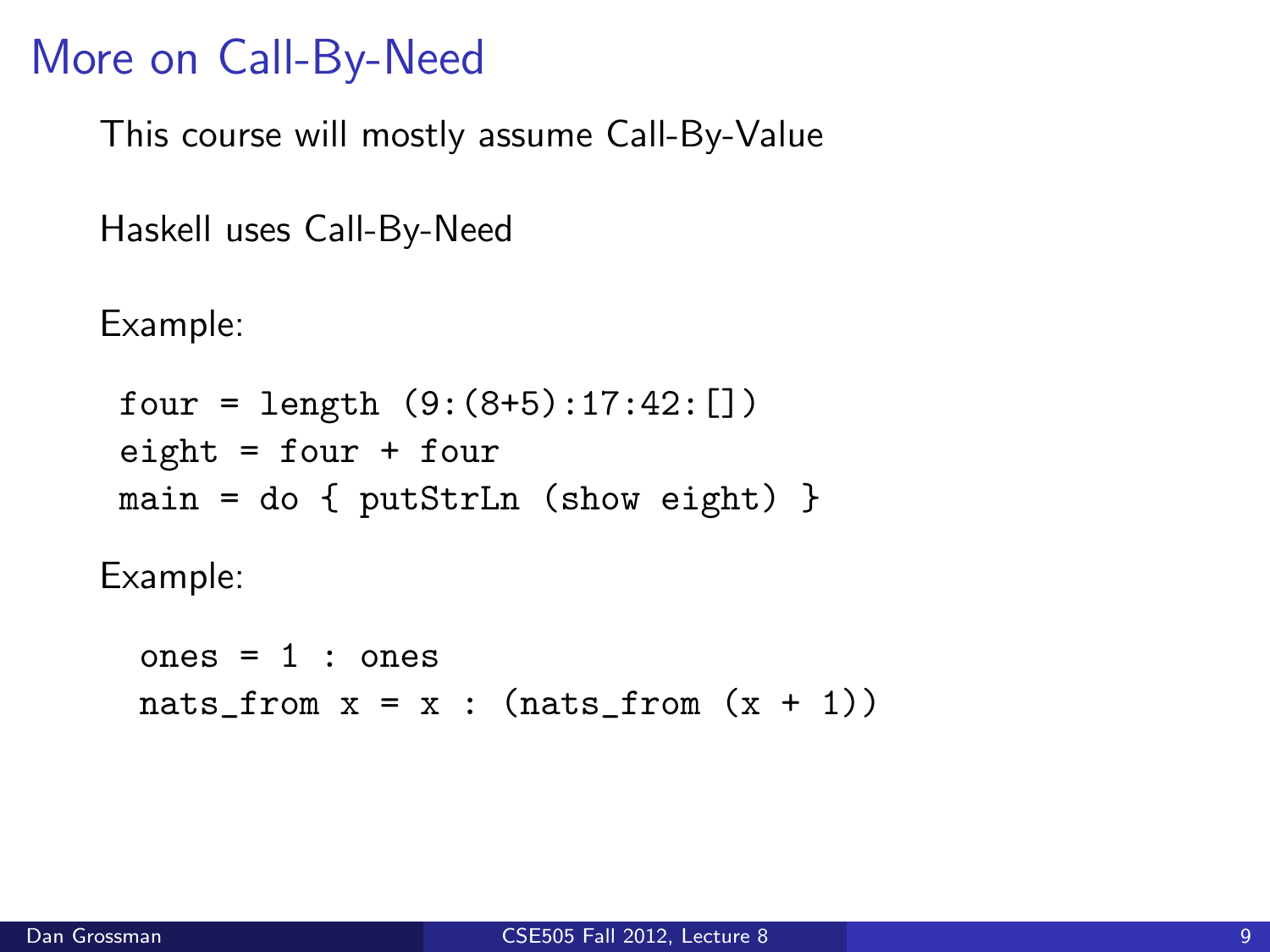## Formalism not done yet

Need to define substitution (used in our function-call rule)

 $\blacktriangleright$  Shockingly subtle

Informally:  $e[e'/x]$  "replaces occurrences of  $x$  in  $e$  with  $e^{\prime n}$ Examples:

$$
x[(\lambda y. y)/x] = \lambda y. y
$$

$$
(\lambda y. y x)[(\lambda z. z)/x] = \lambda y. y \lambda z. z
$$

$$
(x x)[(\lambda x. x x)/x] = (\lambda x. x x)(\lambda x. x x)
$$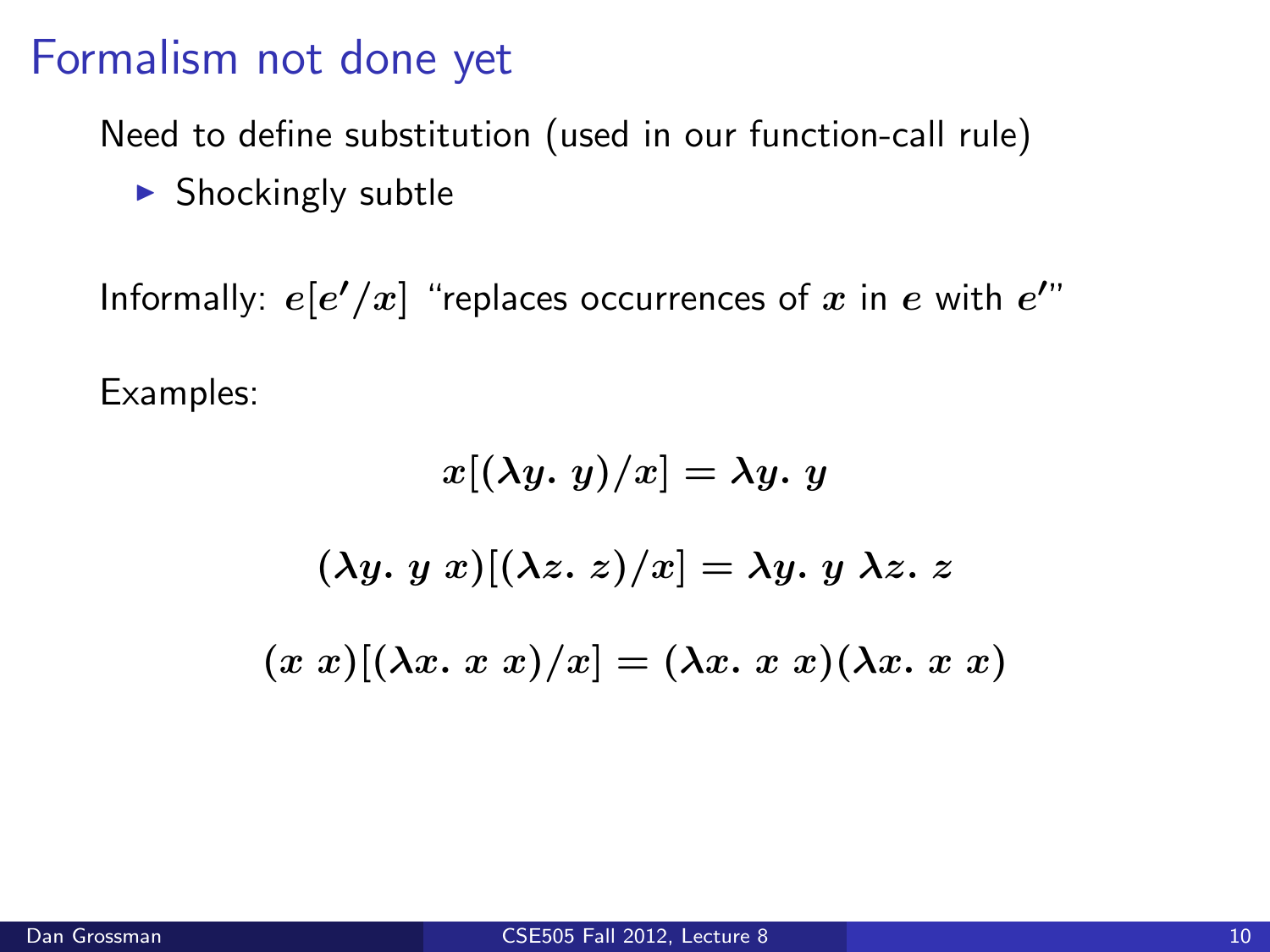# Substitution gone wrong

Attempt  $#1$ :

$$
\begin{array}{ll}\n\hline\ne_1[e_2/x] = e_3 \\
\hline\n\overline{x[e/x]} = e & y \neq x \\
\hline\ny[e/x] = y & \overline{(\lambda y. e_1)[e/x]} = e'_1 \\
\hline\n\frac{e_1[e/x] = e'_1}{(e_1 e_2)[e/x] = e'_1 e'_2} \\
\hline\n\end{array}
$$

Recursively replace every  $x$  leaf with  $e$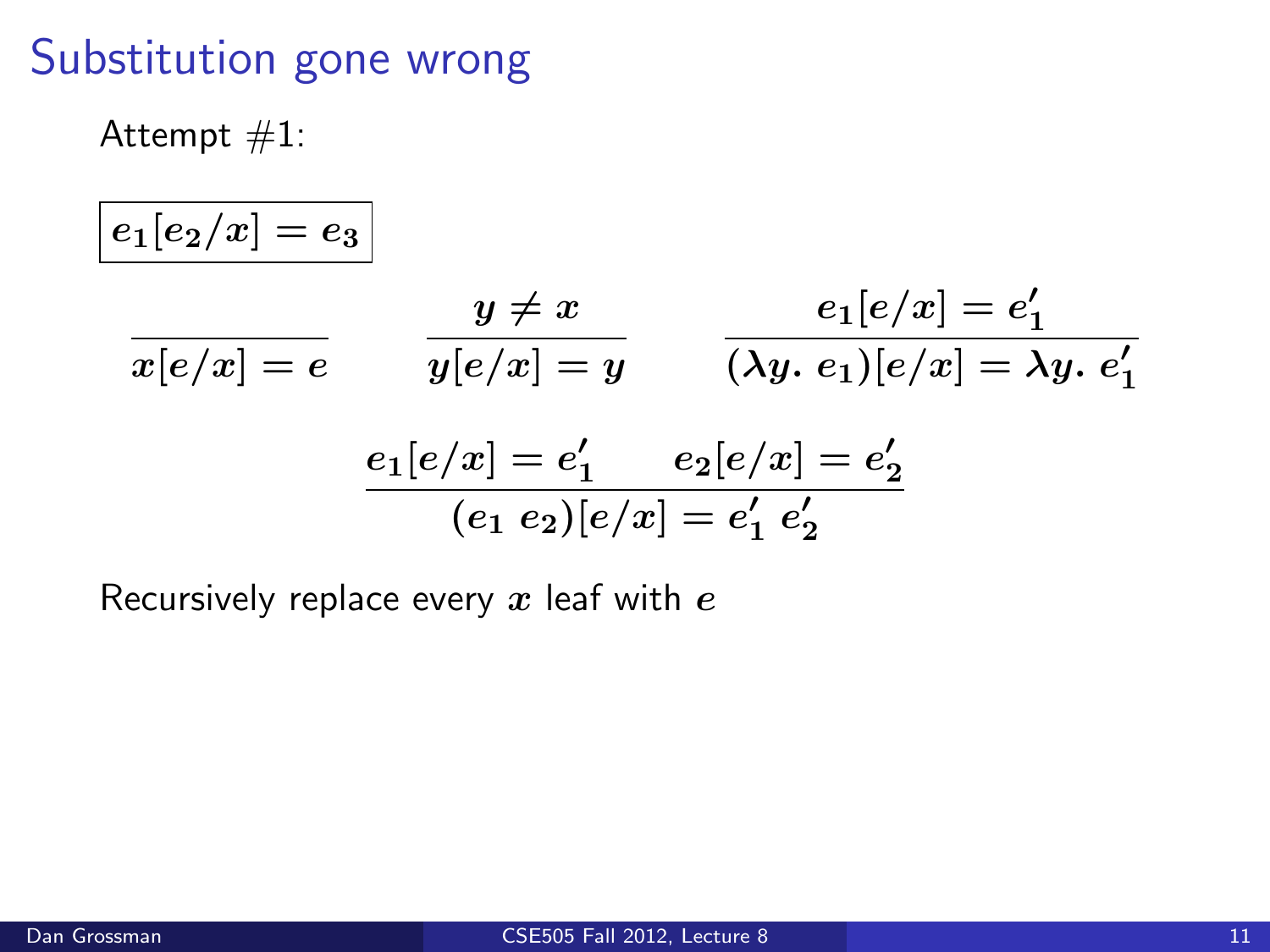# Substitution gone wrong

Attempt  $#1$ :

$$
\begin{aligned}\n\overline{e_1[e_2/x] = e_3} \\
\overline{x[e/x] = e} \qquad \overline{y[e/x] = y} \qquad \overline{e_1[e/x] = e'_1} \\
\overline{y[e/x] = y} \qquad \overline{(\lambda y. e_1)[e/x] = \lambda y. e'_1} \\
\overline{e_1[e/x] = e'_1} \qquad \overline{e_2[e/x] = e'_2} \\
\overline{(e_1 \ e_2)[e/x] = e'_1 \ e'_2}\n\end{aligned}
$$

Recursively replace every  $x$  leaf with  $e$ 

The rule for substituting into (nested) functions is wrong: If the function's argument binds the same variable (shadowing), we should not change the function's body

Example program:  $(\lambda x.\ \lambda x.\ x)$  42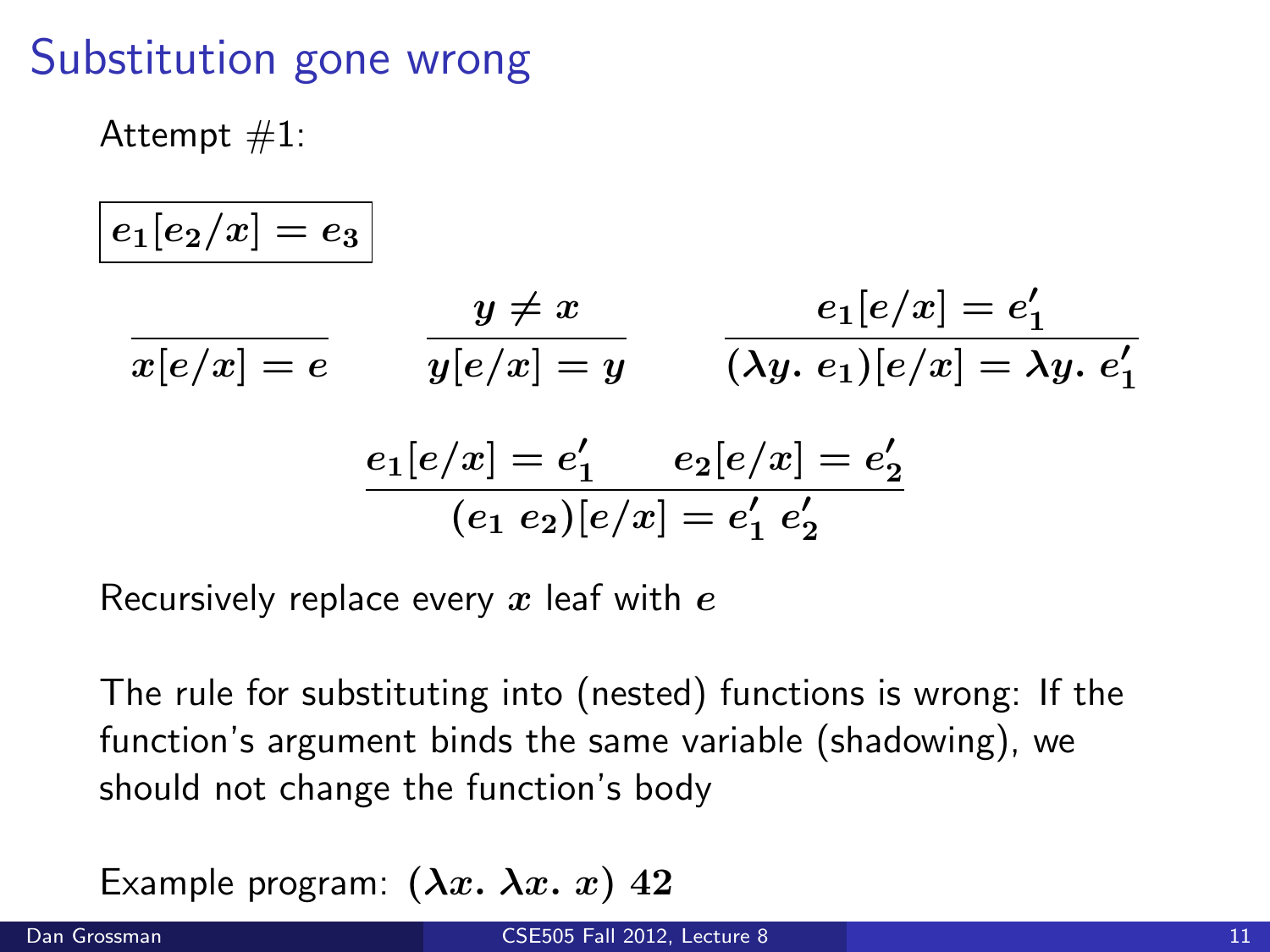Substitution gone wrong: Attempt  $#2$ 

$$
\begin{array}{ll}\n\hline\ne_1[e_2/x] = e_3 \\
\hline\nx[e/x] = e & y \neq x \\
\hline\ny[e/x] = y & \lambda y.\ e_1 \text{ is } e_1' = \lambda y.\ e_1' \\
\hline\n\hline\n\left(\lambda x.\ e_1\right)[e/x] = \lambda x.\ e_1 & e_1 \text{ is } e_1' = e_1' \\
\hline\n\hline\n\left(\lambda x.\ e_1\right)[e/x] = \lambda x.\ e_1 & e_1 \text{ is } e_1' = e_1' = e_1' \\
\hline\n\hline\n\end{array}
$$

Recursively replace every  $x$  leaf with  $e$  but respect shadowing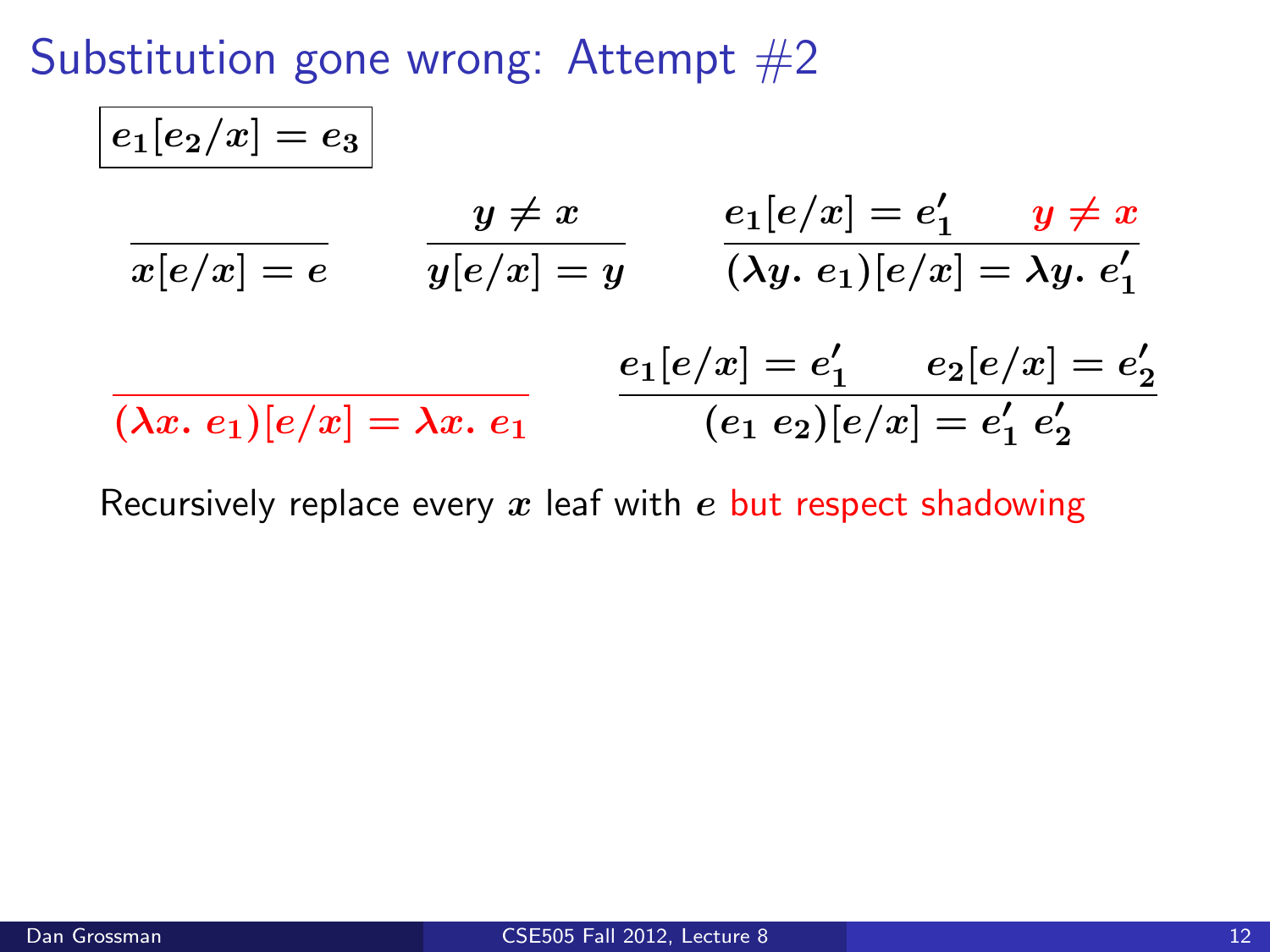Substitution gone wrong: Attempt  $#2$ 

$$
\cfrac{e_1[e_2/x] = e_3}{x[e/x] = e} \qquad \cfrac{y \neq x}{y[e/x] = y} \qquad \cfrac{e_1[e/x] = e'_1}{(\lambda y. e_1)[e/x] = \lambda y. e'_1}
$$
\n
$$
\cfrac{e_1[e/x] = e'_1}{(\lambda x. e_1)[e/x] = \lambda x. e_1} \qquad \cfrac{e_1[e/x] = e'_1}{(e_1 e_2)[e/x] = e'_1 e'_2}
$$

Recursively replace every x leaf with e but respect shadowing

Substituting into (nested) functions is still wrong: If e uses an outer  $y$ , then substitution *captures*  $y$  (actual technical name)

Example program capturing  $y$ :  $(\lambda x. \lambda y. x) (\lambda z. y) \rightarrow \lambda y. (\lambda z. y)$ 

 $\triangleright$  Different(!) from:  $(\lambda a. \lambda b. a) (\lambda z. y) \rightarrow \lambda b. (\lambda z. y)$ 

 $\triangleright$  Capture won't happen under CBV/CBN if our source program has no free variables, but can happen under full reduction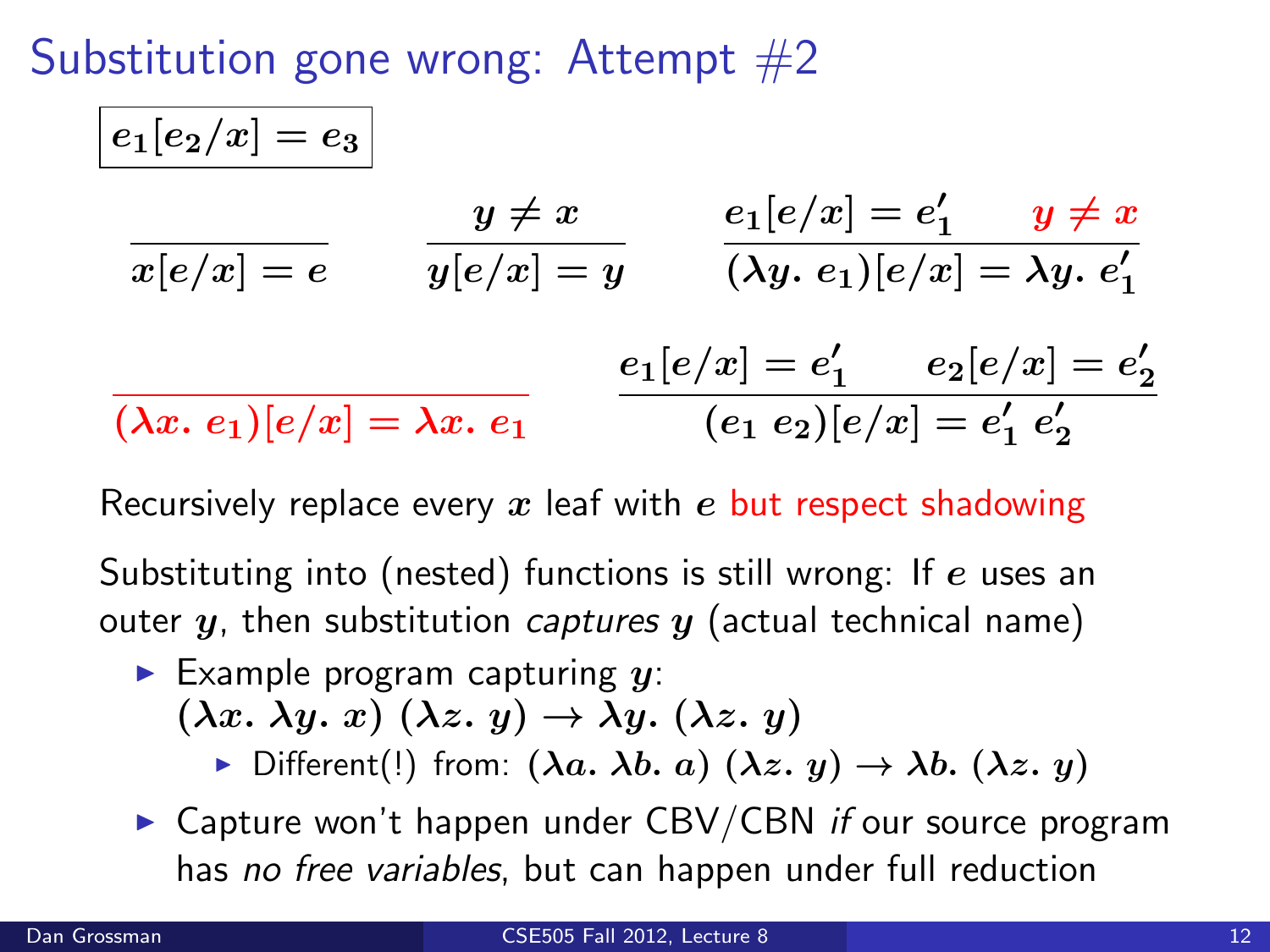## Attempt  $#3$

First define the "free variables of an expression"  $FV(e)$ :

$$
FV(x) = \{x\}FV(e_1 e_2) = FV(e_1) \cup FV(e_2)FV(\lambda x. e) = FV(e) - \{x\}
$$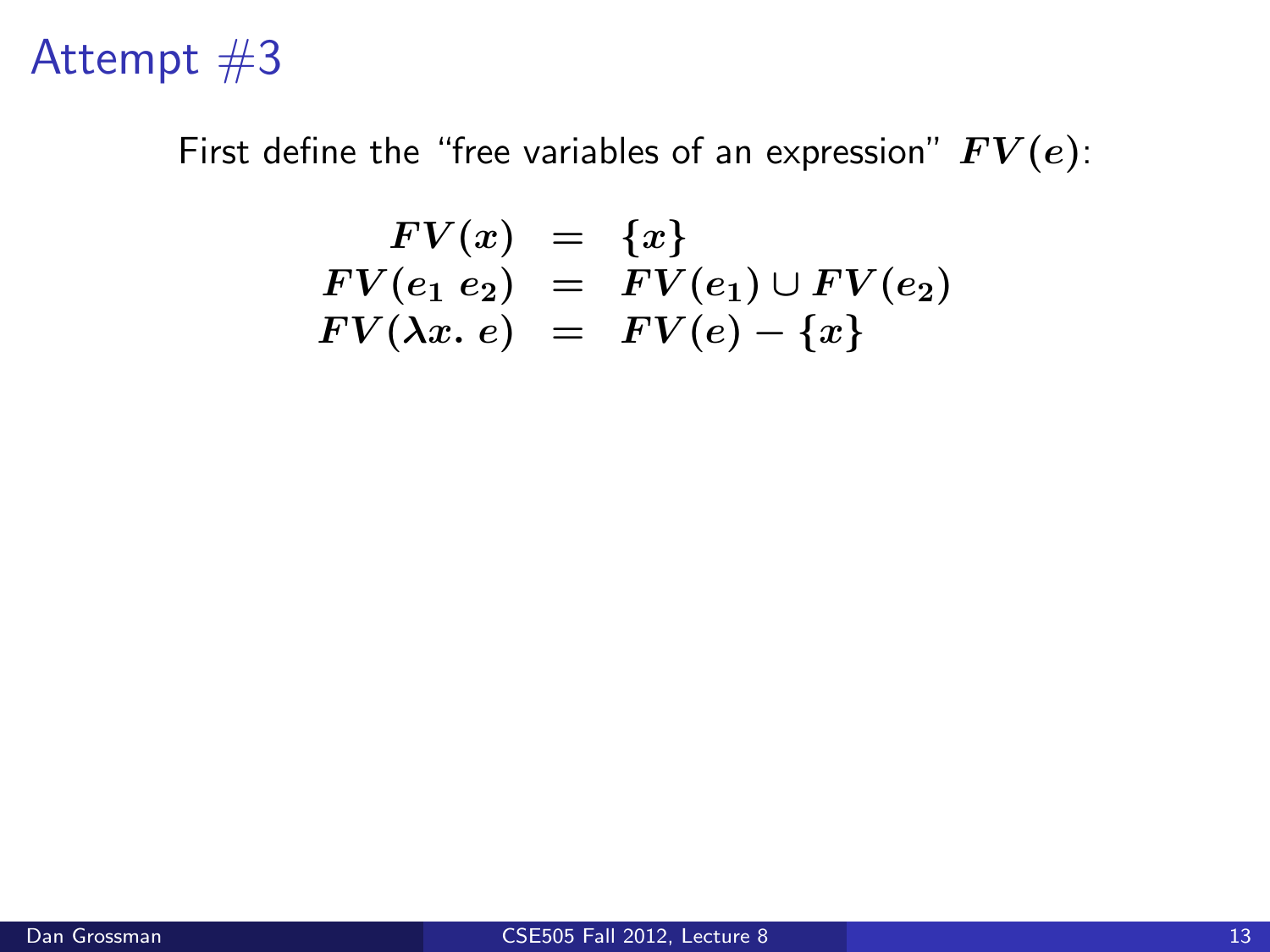## Attempt  $#3$

First define the "free variables of an expression"  $FV(e)$ :

$$
FV(x) = \{x\} \nFV(e_1 e_2) = FV(e_1) \cup FV(e_2) \nFV(\lambda x. e) = FV(e) - \{x\}
$$

$$
\begin{array}{lll}\n\hline e_1[e_2/x] = e_3 \\
\hline\n\overline{x[e/x] = e} & \overline{y[e/x] = y} & \overline{e_1[e/x] = e'_1} & \underline{y \neq x} & \underline{y \notin FV(e)}} \\
\hline\n\overline{x[e/x] = e} & \overline{y[e/x] = y} & \overline{(xy, e_1)[e/x] = xy, e'_1} \\
\hline\n\overline{( \lambda x. e_1)[e/x] = \lambda x. e_1} & \overline{e_1[e/x] = e'_1} & \overline{e'_2} \\
\hline\n\end{array}
$$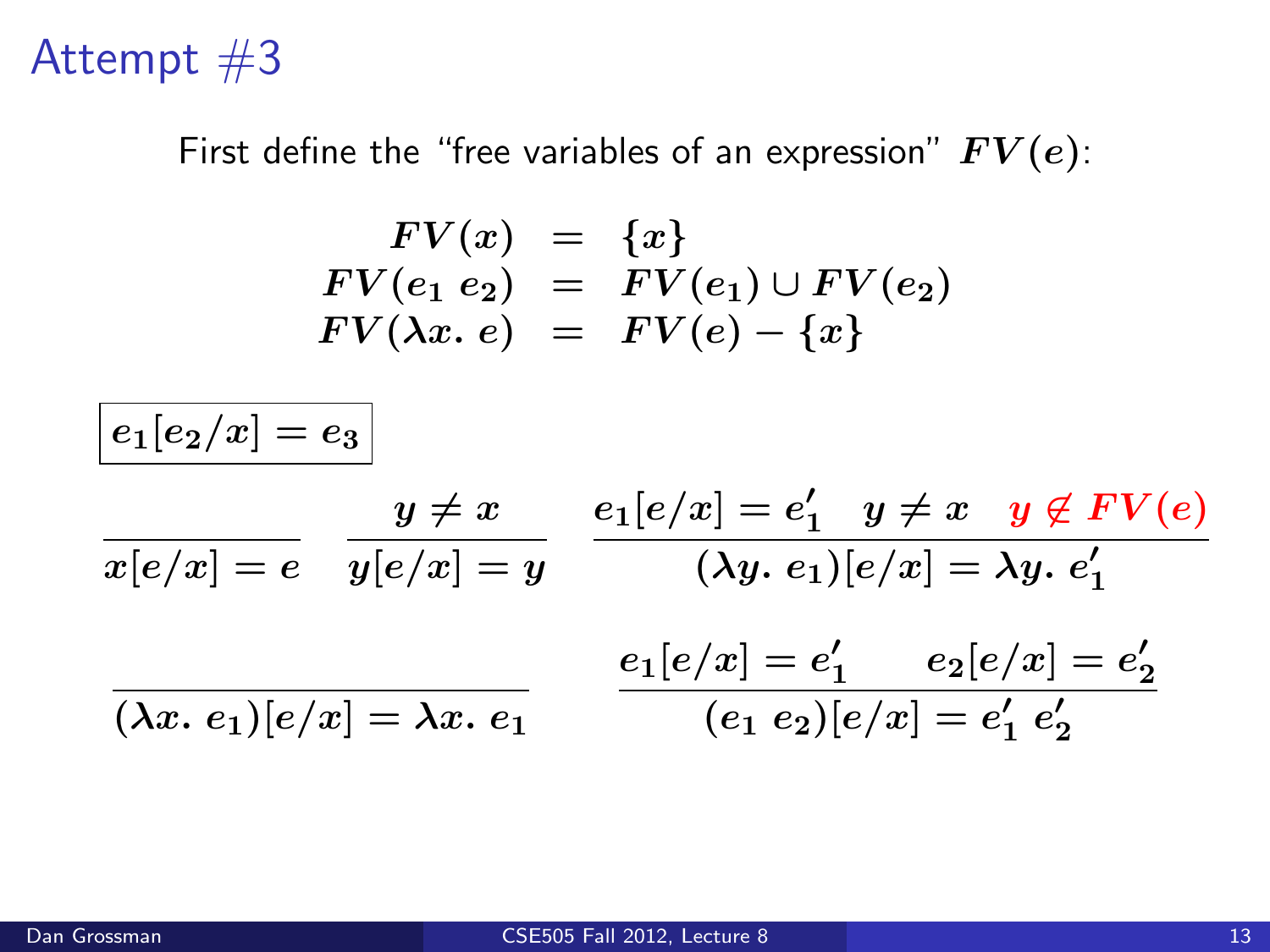## Attempt  $#3$

First define the "free variables of an expression"  $FV(e)$ :

$$
\begin{array}{rcl} FV(x) & = & \{x\} \\ FV(e_1 \ e_2) & = & FV(e_1) \cup FV(e_2) \\ FV(\lambda x. \ e) & = & FV(e) - \{x\} \end{array}
$$

$$
\boxed{e_1[e_2/x]=e_3}
$$

$$
\frac{y \neq x}{x[e/x] = e} \quad \frac{y \neq x}{y[e/x] = y} \quad \frac{e_1[e/x] = e'_1 \quad y \neq x \quad y \not\in FV(e)}{(\lambda y. \ e_1)[e/x] = \lambda y. \ e'_1}
$$
\n
$$
\frac{e_1[e/x] = e'_1 \quad e_2[e/x] = e'_2}{(e_1 \ e_2)[e/x] = e'_1 \ e'_2}
$$

#### But this is a *partial* definition

 $\triangleright$  Could get stuck if there is no substitution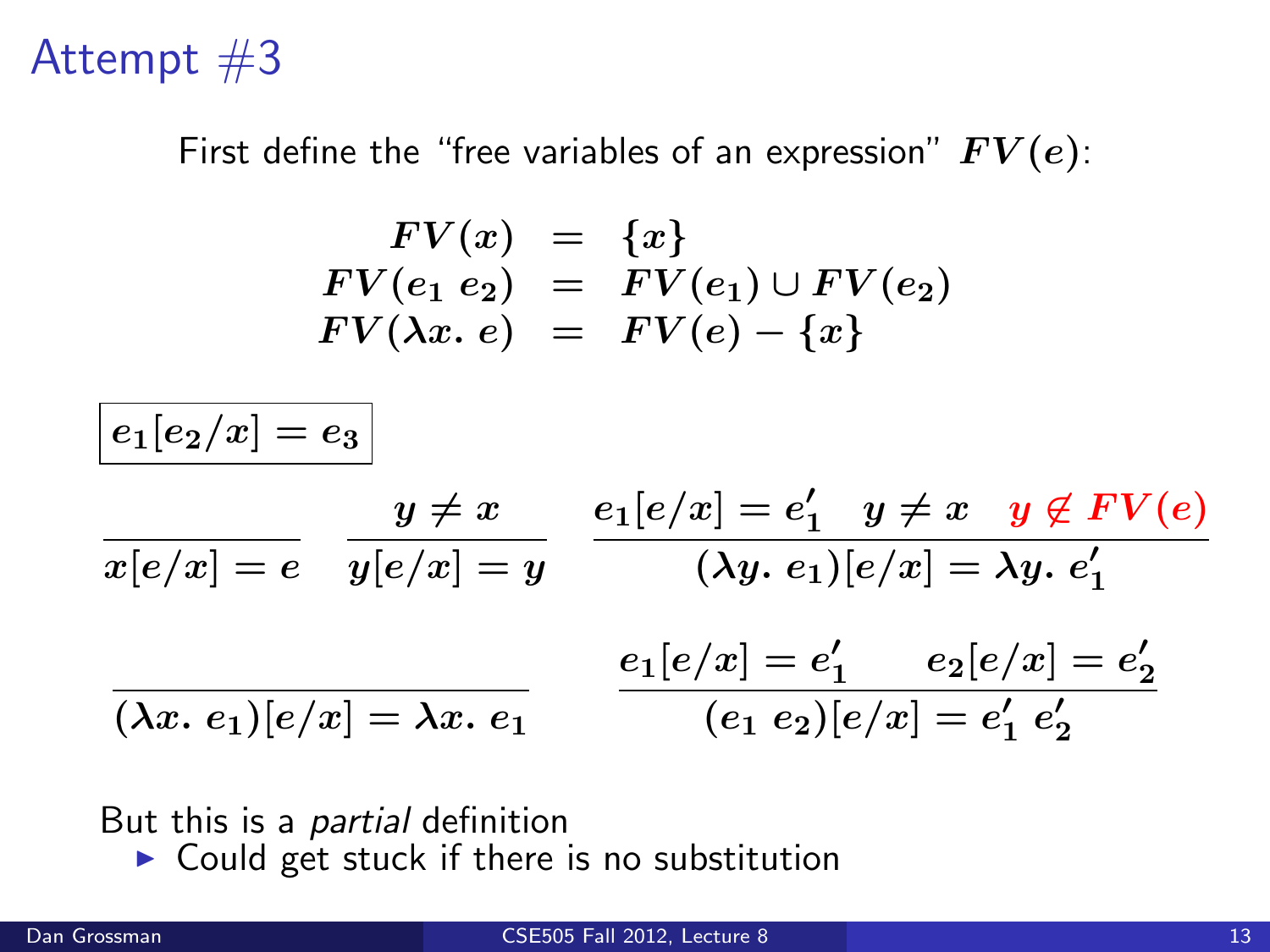# Implicit Renaming

- A partial definition because of the syntactic accident that  $y$ was used as a binder
	- $\triangleright$  Choice of local names should be irrelevant/invisible
- $\triangleright$  So we allow *implicit systematic renaming* of a binding and all its bound occurrences
- $\triangleright$  So via renaming the rule with  $y \neq x$  can *always* apply and we can remove the rule where  $x$  is shadowed
- In general, we never distinguish terms that differ only in the names of variables (A key language-design principle!)
- $\triangleright$  So now even "different syntax trees" can be the "same term"
	- $\triangleright$  Treat particular choice of variable as a concrete-syntax thing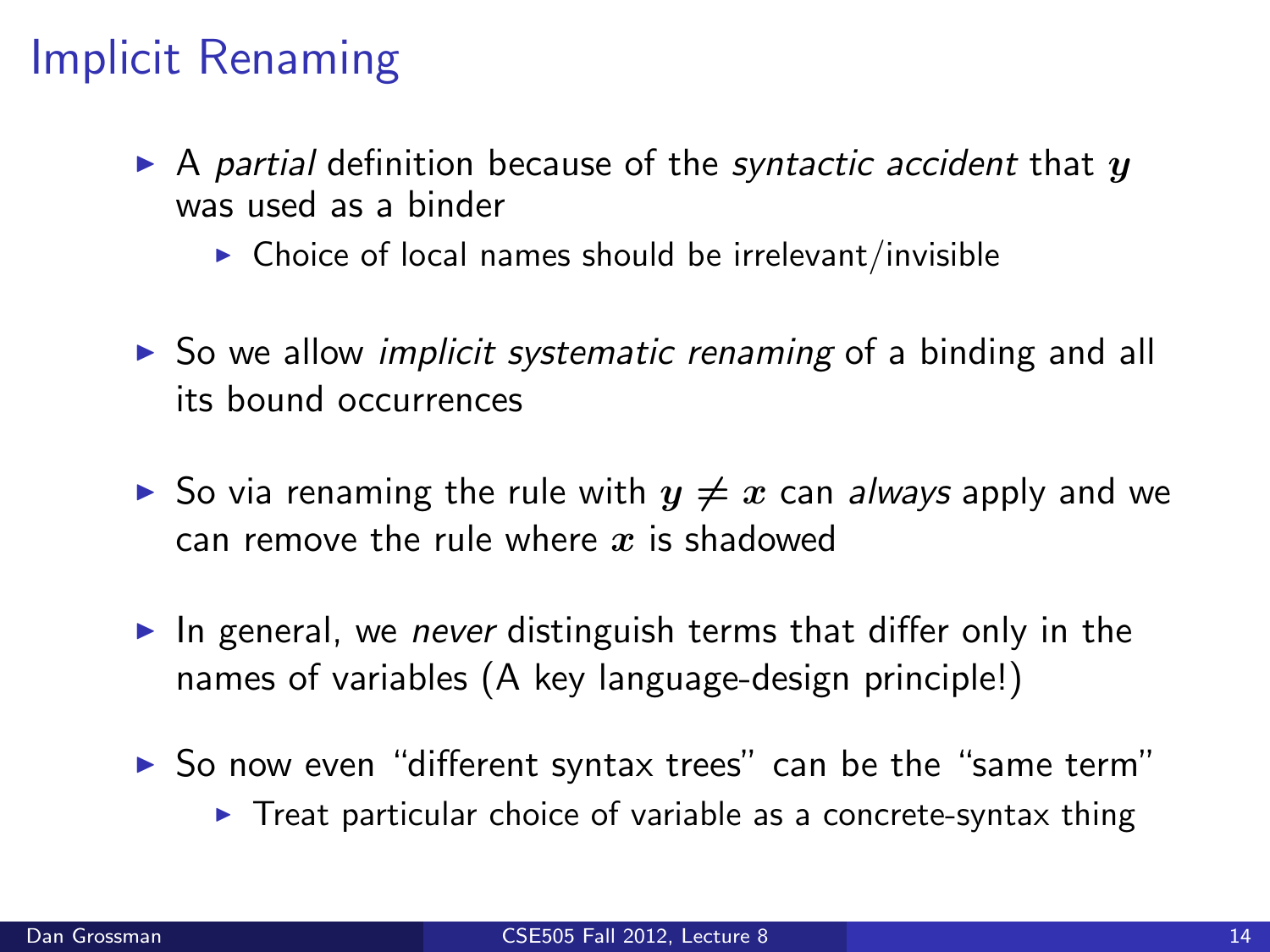## Correct Substitution

Assume implicit systematic renaming of a binding and all its bound occurrences

 $\blacktriangleright$  Lets one rule match any substitution into a function

And these rules:

$$
e_1[e_2/x] = e_3
$$
  

$$
y \neq x
$$
  

$$
e_1[e/x] = e'_1
$$
  

$$
e_2[e/x] = e'_2
$$
  

$$
e_1[e/x] = e'_1
$$
  

$$
e_1[e/x] = e'_1
$$
  

$$
e_2[e/x] = e'_1
$$
  

$$
e_2[e/x] = e'_2
$$
  

$$
e_1[e/x] = e'_1
$$
  

$$
y \neq x
$$
  

$$
y \notin FV(e)
$$
  

$$
( \lambda y. e_1)[e/x] = \lambda y. e'_1
$$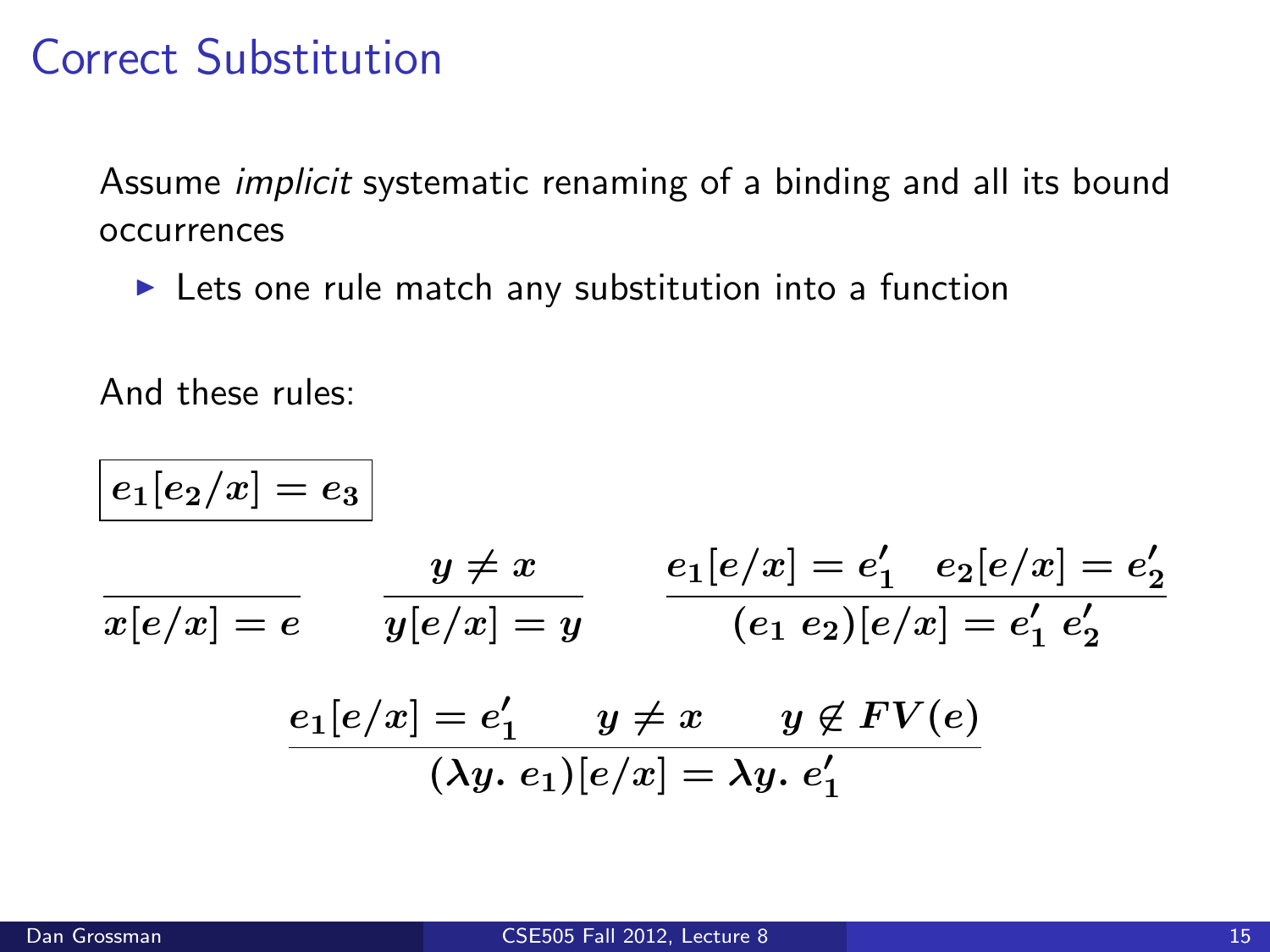# More explicit approach

While everyone in PL:

- $\blacktriangleright$  Understands the capture problem
- $\triangleright$  Avoids it via implicit systematic renaming

you may find that unsatisfying, especially if you have to implement substitution and full reduction in a meta-language that doesn't have implicit renaming

This more explicit version also works

$$
\frac{z \neq x \quad z \not\in FV(e_1) \quad z \not\in FV(e) \quad e_1[z/y] = e'_1 \quad e'_1[e/x] = e''_1}{(\lambda y. \ e_1)[e/x] = \lambda z. \ e''_1}
$$

 $\triangleright$  You have to find an appropriate z, but one always exists and \_\_\$compilerGenerated appended to a global counter works